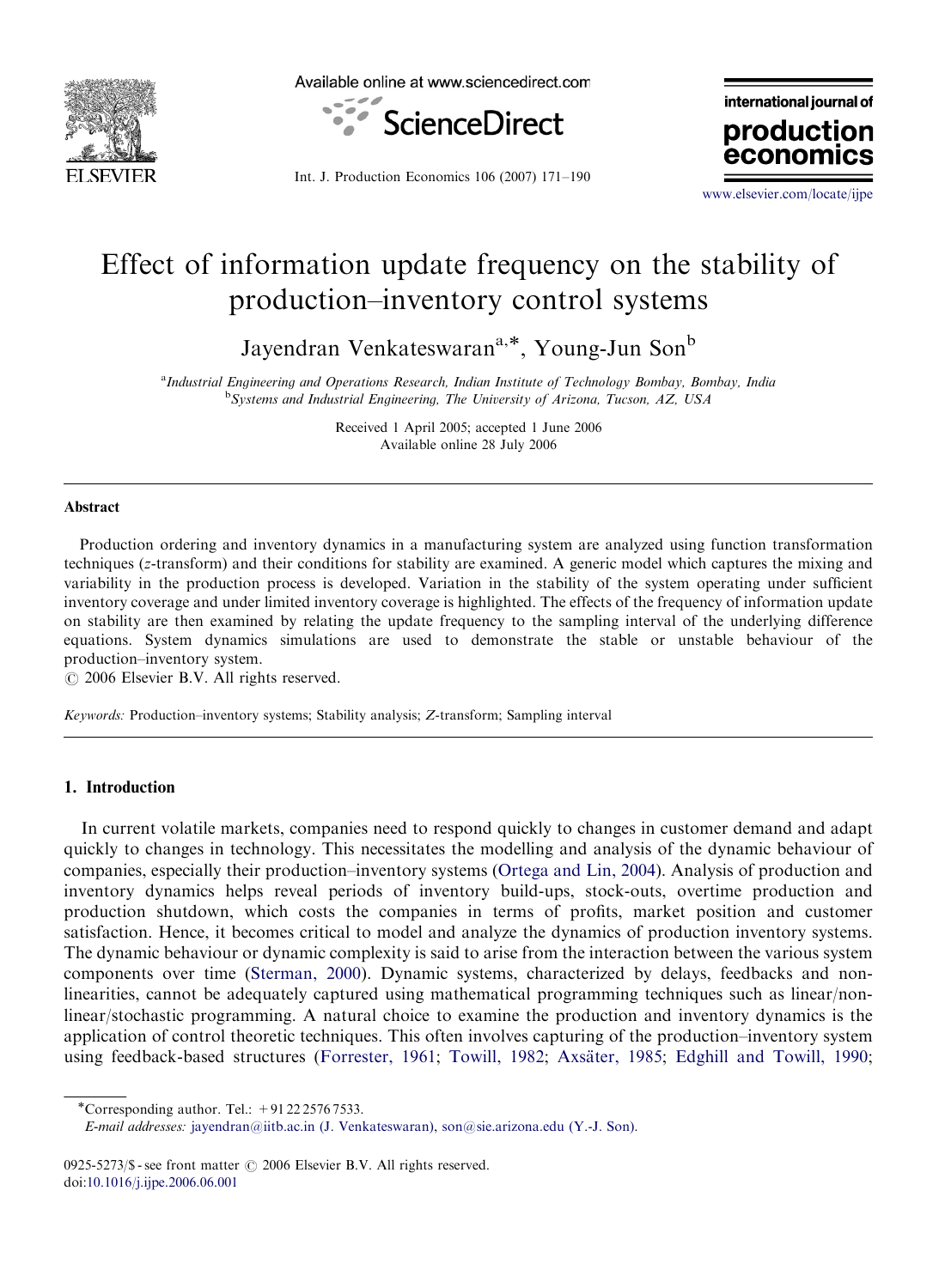| <b>Nomenclature</b> |                                          | <b>INV</b><br><b>DINV</b> | inventory, units<br>desired inventory, units   |
|---------------------|------------------------------------------|---------------------------|------------------------------------------------|
|                     | index of time period $\{1, , T\}$ , time | <b>WIP</b>                | total work-in-process, units                   |
|                     | (weeks)                                  | <b>DWIP</b>               | desired WIP, units                             |
| δ                   | sampling interval, time (weeks)          | PREL                      | production release rate, units/week            |
| $\alpha$            | fractional adjustment rate of WIP        |                           | DPRATE desired production rate, units/week     |
| β                   | fractional adjustment rate of inventory  | <b>PRATE</b>              | production rate, units/week                    |
| $\rho$              | exponential smoothing constant           | L                         | lead time for production, weeks                |
| <b>SALES</b>        | actual sales rate, units/week            | Q                         | total number of stages of production           |
| FD                  | forecasted demand, units/week            | $XWP_a$                   | work-in-progress at production stage $q$ ,     |
|                     | OBKLG order backlog of sales, units      |                           | units                                          |
| <b>DSHIP</b>        | desired shipment rate, units/week        |                           | $XPRATE_a$ production rate at production stage |
| <b>SHIP</b>         | shipment rate, units/week                |                           | $q$ , units/week                               |

[Sterman, 2000](#page--1-0)) and analysis of the system through the application of control theoretic tools such as block diagrams, Bode plots, and functional transformations [\(Wikner et al., 1992;](#page--1-0) [John et al., 1994](#page--1-0); Grubbström and [Wikner, 1996;](#page--1-0) [Disney and Towill, 2002;](#page--1-0) [Disney et al., 2004](#page--1-0)).

In this research work, modified causal loop diagrams are used to capture (model) the production–inventory system, which is then analyzed by applying z-transformation technique (a type of function transformation technique). Function transformation technique maps the system from the time domain to the frequency domain; the advantages of which are summarized below [\(Disney and Towill, 2002\)](#page--1-0):

- Frequency response analysis has been found to be an efficient tool to examine the critical design parameters and identify ranges of parameter values that give good transient response performance [\(Ortega and Lin,](#page--1-0) [2004](#page--1-0)).
- Standard techniques exists to analyze the system performance such as rise time, peak overshoots, and settling time, without recourse to simulation [\(Bissell, 1996](#page--1-0)), Frequency domain calculations can be computationally very simple ([Bissell, 1996\)](#page--1-0). Closed loop transfer functions of the system can be obtained that enables to gain insight into the stability of the system, Appropriate integration of transfer functions with simulation enables additional system analysis [\(Disney and Towill, 2002\)](#page--1-0).
- $\bullet$  A number of techniques exists for transferring problems from one domain (Laplace, z, Fourier, w, frequency, etc) to another domain, to help gain insight from situations that have already been encountered and solved in other domains [\(Disney and Towill, 2002\)](#page--1-0).
- Transforms can be used to capture the stochastic properties by serving as moment generating functions (Grubbström, 1998).

A comprehensive literature review on the use of control theoretic concepts for the dynamic analysis of production–inventory systems can be found in [Ortega and Lin \(2004\)](#page--1-0) and [Disney and Towill \(2002\)](#page--1-0). [John](#page--1-0) [et al. \(1994\)](#page--1-0) demonstrated the stabilizing effect of including a supply line (work-in-progress, WIP) component into an inventory and order based production control system ([Towill, 1982\)](#page--1-0), using block diagrams and Laplace transform. [Towill et al. \(1997\)](#page--1-0) examined the critical design parameters within an adaptive model consisting of three feedback loops—inventory error loop, desired order in pipeline loop and the lead time loop, and highlighted how the total orders in the pipeline can be used for assessing the load of the internal manufacturing pipeline. Grubbström (1998) used Laplace transform, z-transform and Net Present Value on MRP systems and showed a three-fold use of transfer functions: (1) describes production, demand and inventory dynamics in a compact way, (2) captures stochastic properties by serving as moment generating functions, and (3) assesses the cash flows up capturing the net present value in the transfer functions. [White](#page--1-0) [\(1999\)](#page--1-0) has showed that simple inventory management systems are analogous to the proportional control in conventional control theory, and has demonstrated that the use proportional, integrative and derivative (PID) control algorithms can result in saving of up to 80%.